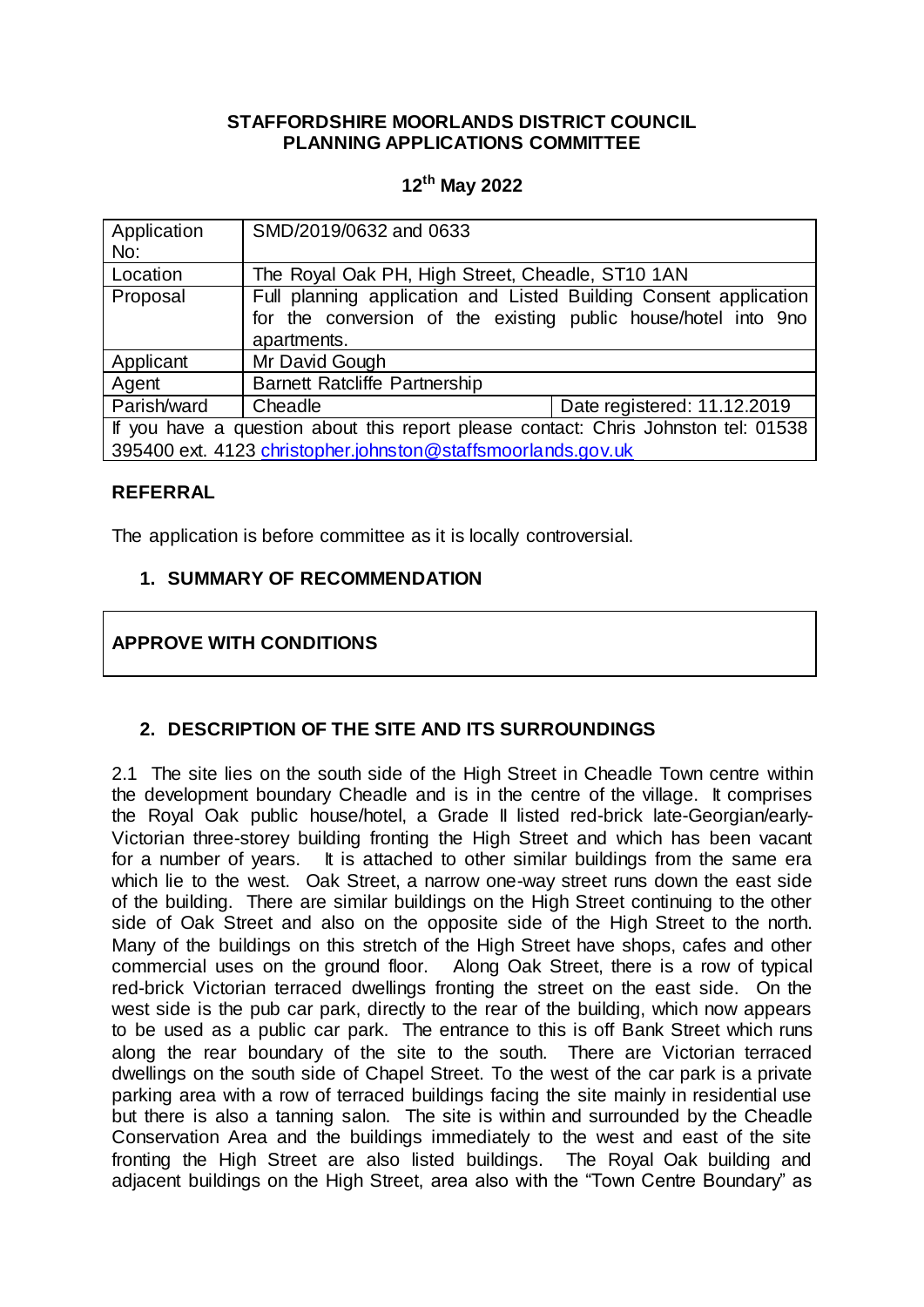shown in the Local Plan maps.

### **3. THE APPLICATION AND DESCRIPTION OF THE PROPOSAL**

3.1 This is a full planning application and accompanying Listed Building Consent application to convert the whole building including the rear projection, but with the exception of the basement, into nine apartments. There would be no demolition other than a flat roofed garage attached to the back of the building and the removal of metal fire escape staircases at the back of the building. This is an amended scheme which differs with the scheme originally submitted at the end of 2019 which was for thirteen apartments.

3.2 The building would be laid out as follows:

Ground Floor 1 x 3-bed apartment 1 x 3-bed duplex apartment (at the rear and includes part of the first floor) 1 x 1-bed apartment

First Floor 3 x 1-bed apartments

Second Floor 1 x 3-bed apartment 2 x 1-bed apartments

3.3 The first amended scheme, reducing the number of units, was received in May/June 2021. The final amended scheme was received on 28.2.22 which made alterations to the building in response to concerns over some of the proposed works, by the Conservation Officer.

3.4 Eight of the units would be accessed via a shared lobby with adjoining internal staircases. The lobby would have an internal entrance to the side of the rear projection, reached via existing outdoor slab steps. The remaining unit, a 3-bed unit, would occupy most of the ground floor of the main front part of the building and would be accessed via the existing historical main entrance to the former pub, with Tuscan porch, in the middle of the front elevation off the High Street, a main feature of the building frontage which would be retained.

3.5 There will be no external works to the building other than the replacement of a wide window on the side of the rear projection, with a door and window of equal width in order to create the new entrance into the proposed lobby, the same-size replacement of some of the other windows on the rear projection and the widening of an existing very small first-floor modern window on the other side of the rear projection, with other works restricted to "re-decoration", described in the originally submitted Design and Access Statement as follows:

*"Timber windows will be repainted white gloss, ironwork including the staircase and support to the hanging sign will be gloss black. Cills and heads to be painted white masonry paint. Entrance doors and frames to be black gloss with white frames as*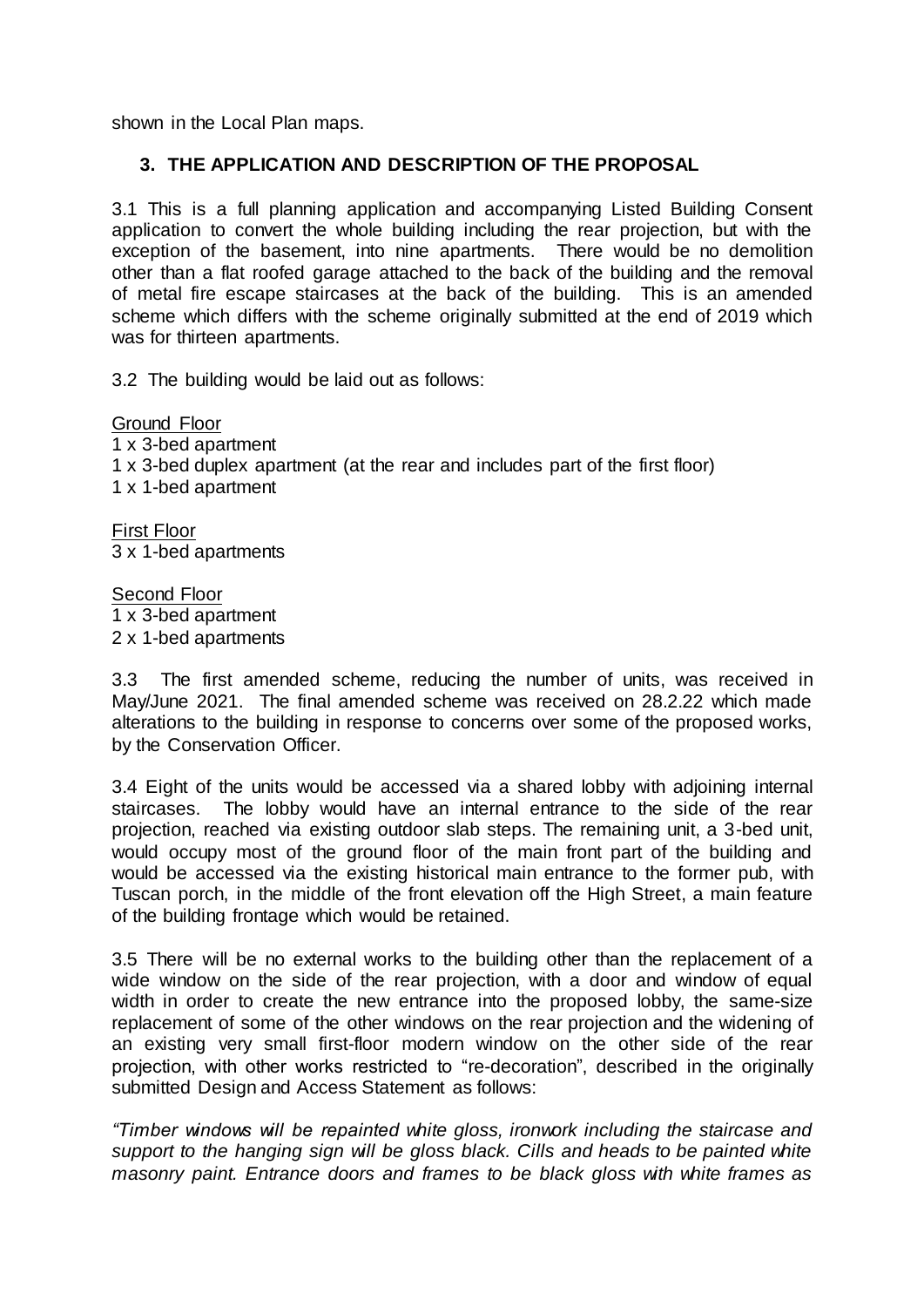*existing. Cast iron soil and waste pipework also to be black gloss. Black plastic gutters and down pipes to be as existing."*

3.6 The same Design and Access Statement states the following about the internal works:

*"Internally there are few architectural features of merit those to be retained, which include the staircase, the oak beams, the fireplace in the new central lobby area plus several stained-glass windows onto the stairs."*

*"Internally the basic structural form of the building remains unaltered although on the ground floor the removal of the bar servery and bulkhead over will be a change together with the proposal to divide the existing bar space into two apartments."*

3.7 The proposed works to the grounds of the building include the reconfiguration of the car park to provide 24 spaces, a new boundary wall to enclose a garden/private amenity for one of the apartments at the back (with brick and stone coping to match the existing car park boundary walls) as well as the removal of the metal fireescapes.

3.8 The original submission was accompanied by a Design and Access Statement with Heritage Appraisal, Transport Statement, Ecology Statement and Energy Statement. The amended plans were accompanied by a Historic Environment Assessment (October 2021) and Bat Activity Survey Report (September 2021).

3.9 The original plans differed to the amended plans in that in addition to the reduction in the number of units from 13 to 9 (and inevitable layout and partition wall changes), the original plans also included the retention and extension of the flatroofed garage to provide a double garage for resident parking and the removal of some internal features and more changes to the fenestration on the rear projection including an external access to the one of the flats at the back.

3.10 The application files including the drawings and details of the proposal together with consultation responses can be viewed on the Council website at:

[http://publicaccess.staffsmoorlands.gov.uk/portal/servlets/ApplicationSearchServlet?](http://publicaccess.staffsmoorlands.gov.uk/portal/servlets/ApplicationSearchServlet?PKID=131240) [PKID=131240](http://publicaccess.staffsmoorlands.gov.uk/portal/servlets/ApplicationSearchServlet?PKID=131240)

[http://publicaccess.staffsmoorlands.gov.uk/portal/servlets/ApplicationSearchServlet?](http://publicaccess.staffsmoorlands.gov.uk/portal/servlets/ApplicationSearchServlet?PKID=131241) [PKID=131241](http://publicaccess.staffsmoorlands.gov.uk/portal/servlets/ApplicationSearchServlet?PKID=131241)

## **4. RELEVANT PLANNING HISTORY**

SMD/2014/0789 and 0796: Conversion of existing public house/hotel into 10 apartments and two (B1) offices on part of the ground floor and demolition of brick lean-to on the rear elevation. Full planning permission and Listed Building Consent granted on 12.10.15. Delegated Decision. Not implemented.

## **5. PLANNING POLICIES RELEVANT TO THE DECISION**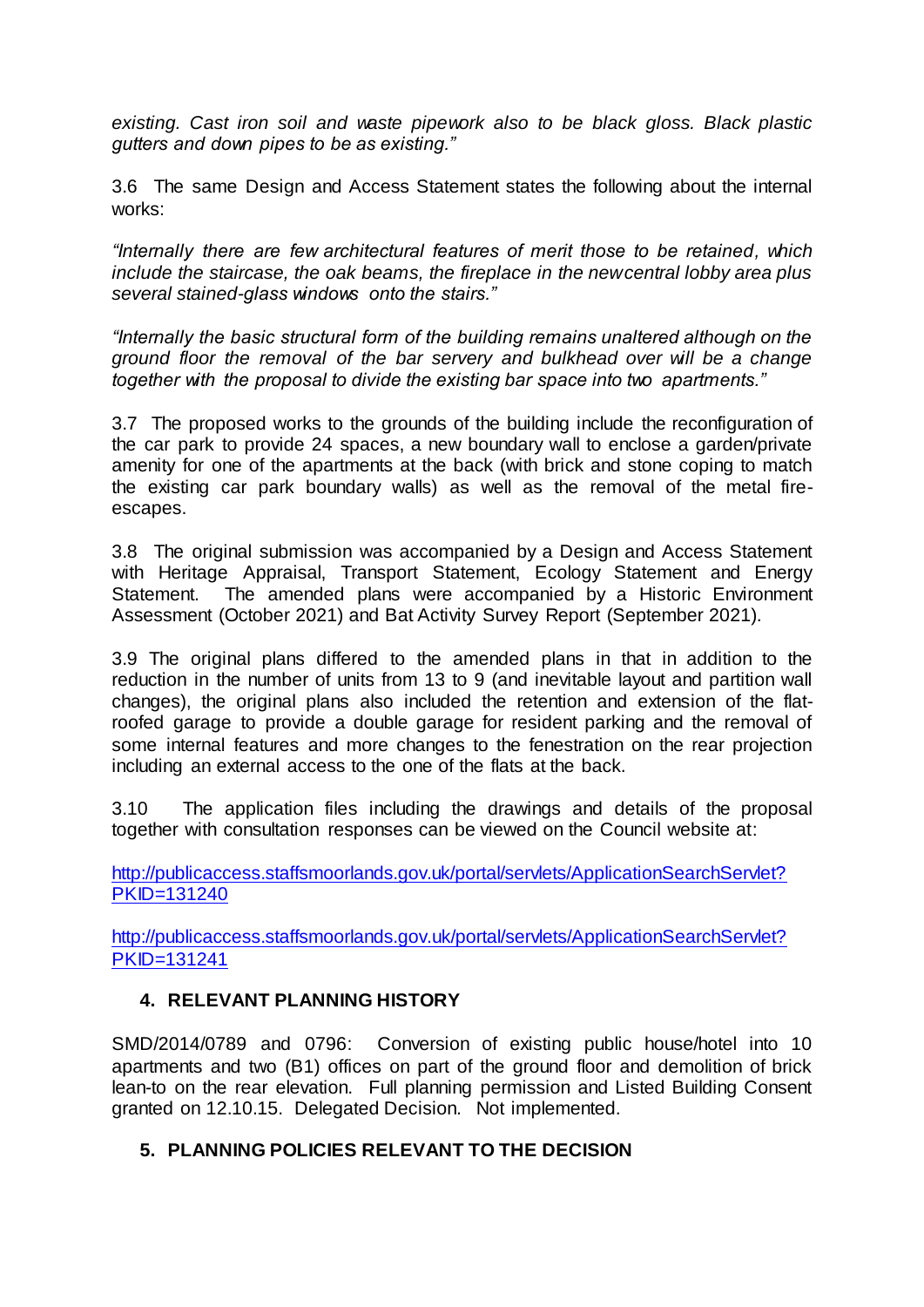### 5.1 The Development Plan comprises:

### Adopted Staffordshire Moorlands Local Plan - Sep 2020

- 5.2 The following Local Plan policies are relevant to the application:-
	- **SS1 Development Principles**
	- SS7 Cheadle Area Strategy
	- **H1** New Housing Development
	- **DC1 Design Considerations**
	- DC2 The Historic Environment
	- **T1 Development and Sustainable Transport**
	- **NE1** Biodiversity and Geological Resources
	- **TCR1 Development in the Town Centres**
	- **C1 Creating Sustainable Communities**

#### National Planning Policy Framework (NPPF).- July 2021

Para 11: Presumption in Favour of Sustainable Development

Section 5: Delivering a Sufficient Supply of Homes

- Section 7: Ensuring the Vitality of Town Centres
- Section 8: Promoting Healthy and Safe Communities

Section 12: Achieving Well Designed Places

Section 15: Conserving and Enhancing the Natural Environment

Section 16: Conserving and Enhancing the Historic Environment

### **Other**

Cheadle Town Centre Masterplan Supplementary Planning Document (SPD) – March 2014.

### **6. CONSULTATIONS**

6.1 A site notice was posted and displayed outside of the site on  $21<sup>st</sup>$  January 2020. A press advert was posted in Cheadle & Tean Times (date: 18.12.19) as the applications affect a Listed Building and the site is in a Conservation Area. Letters were sent out to adjacent properties at around the same time. Letters were also sent out to senders of representations to notify that amended plans had been received in June 2021.

#### **Public response to consultation**

6.2 In response to the original submission, seven letters of objection were received and the following points were raised:

- The building should be returned to a hotel and pub
- There is a shortage of pubs in Cheadle due to recent closures
- Shortage of hotels for visitors to the area and Alton Towers, so will capitalise on tourism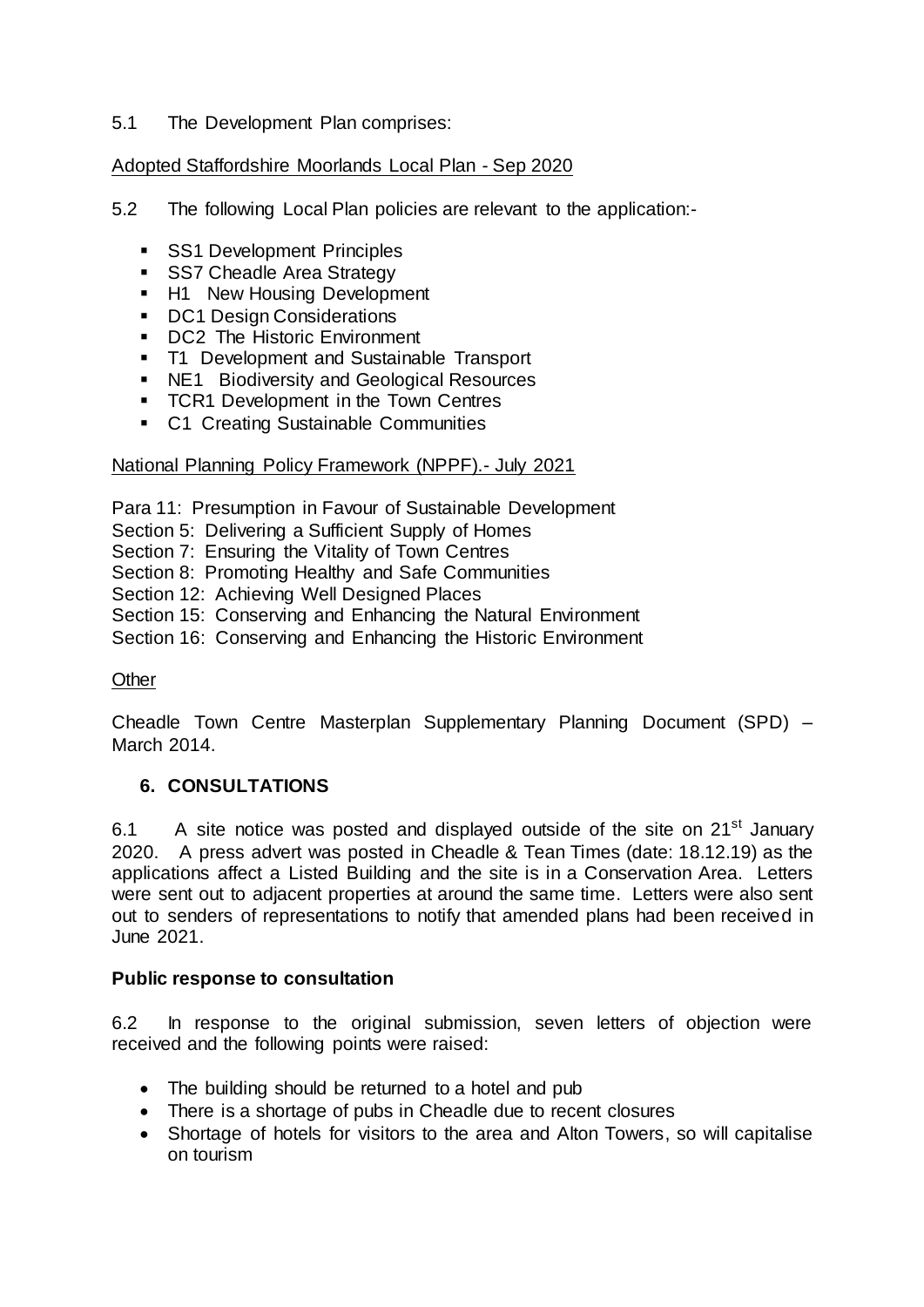- More homes will mean traffic problems and strain on local infrastructure and services
- Harm to the High Street and vitality of the town centre
- Harm to the Conservation Area
- Cheadle does not need more "bedsits"
- The building should be made an Asset of Community Value
- Ground floor flats on High Street premises is contrary to planning policies aiming to attract businesses
- There are several flats in the town centre which are unoccupied

6.3 In response to the consultation on the amended plans, two further objections were received, one being from a previous objector. The points raised are as follows:

- The building was meant for pub/hotel usage and not flats
- The ground floor should be a commercial premises in the interests of the vitality of the town centre
- The building should return to pub and hotel use in the interests of the nighttime economy and the tourism economy
- Too many unoccupied flats in the High Street

#### **Cheadle Town Council**

6.4 It was resolved that the Council objects to the proposed changes to the application, in particular, the changes to the ground floor from offices to accommodation as they feel that this does not comply with policy on primary and secondary street retail protection. Council also indicated their wish that the this being a building of historical importance to the town it should be retained as a hotel as there is very little accommodation in Cheadle for visitors.

#### **SCC Highway Authority**

6.5 No objection subject to standard conditions for residential schemes with shared car parks including those relating to car and cycle parking and bin storage/collection. The authority also added the following:

*"A Transport Statement has been submitted to support the application. There is no*  real consideration of the transport aspects of the application. Most of statement *considers Policy. However, a Transport Statement would not normally be required for an application of this size."*

#### **Environmental Health**

6.6 No objection subject to standard conditions for development and conversions and also requiring noise insulation (details to be submitted and approved beforehand), electric car charging points, bin storage and external lighting.

#### **Staffordshire Wildlife Trust**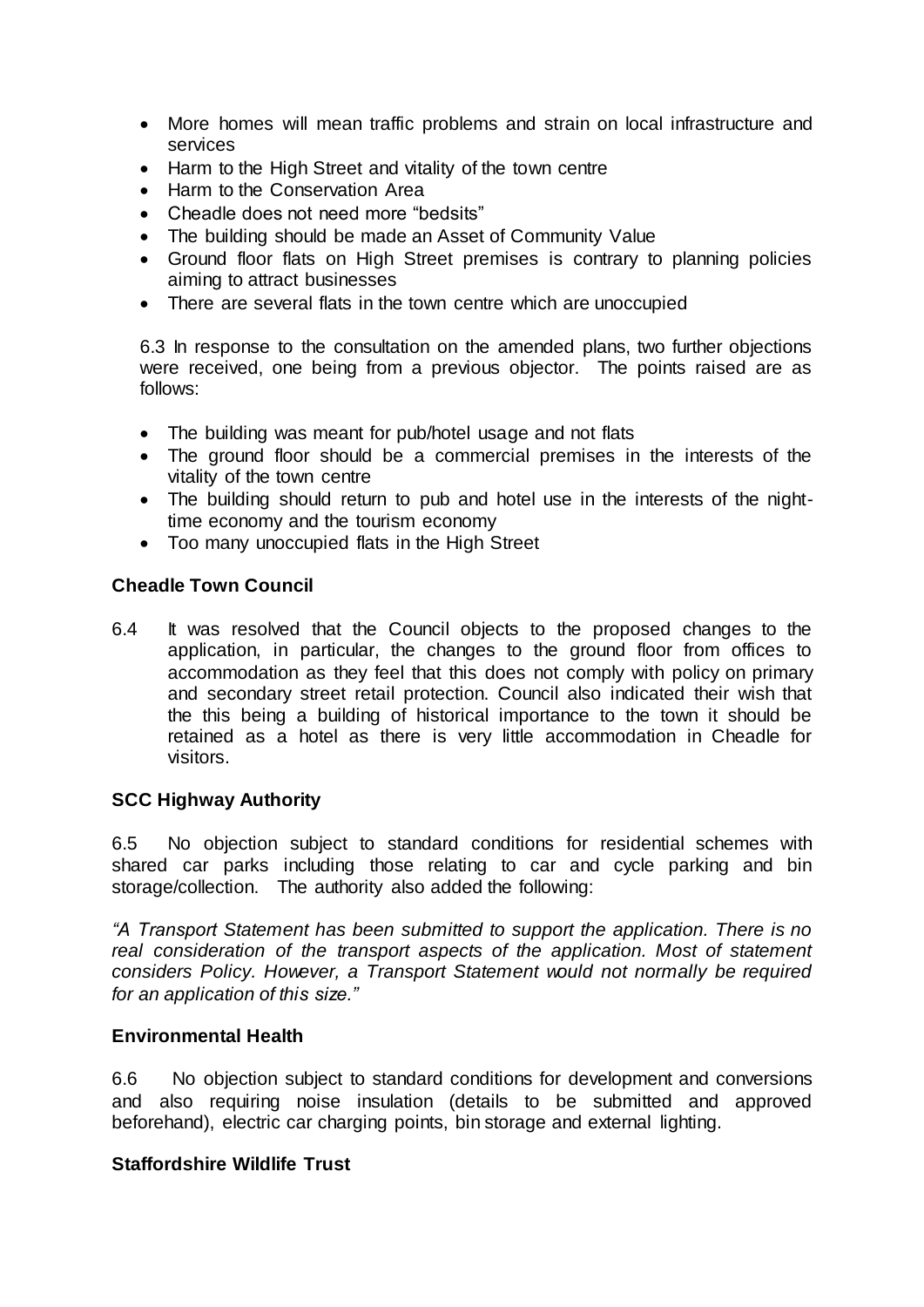6.7 A holding objection was initially raised as a Preliminary Bat Roost Assessment was required (especially for the roof void) but not submitted. In response to the bat survey report, the holding objection was removed. No bats were found but it is recommended that bat and bird boxes be installed and also some soft planted areas to encourage night wildlife should also be included to achieve ecology enhancement.

## **Conservation Officer**

6.8 In response to the original submission, the officer had the following comments:

*"The building is a prominent Listed Building on the High Street and because of its state of dereliction is on the Council's Buildings at Risk Register."*

*"The submission is substantially lacking in detail – failing to explain the changes from the previous scheme, failing to identify impact on the historic fabric and justifying the changes. Before we can progress this application further we need much more information to identify and explain the changes to the historic fabric of the building – including those above and any that I haven't spotted. An historic phasing plan and identifying historic/modern walls is also essential. There is no information regarding the works necessary to comply with Building Regulations and safety – means of escape, ventilation of kitchens and bathrooms, loading and sound insulation. All of this will have a significant impact on the special interest of the Listed Building and should be provided prior to determination."*

6.9 In response to the May/June 2021 amendments (comments made in December 2021):

*"Overall this still remains a very poor submission based on the level of detail included, commentary on the changes and analysis of impact. The Heritage Appraisal provides a good background to the building's history but spends very little time commenting on the individual elements of the proposals and assessing impact on the fabric/significance. For example, there is no adequate assessment of the historic interest of the Ground Floor (interior) which will be subject to most change or the impact that the conversion will have on it – only 2 photos in the Heritage Statement. I had suggested that if the change to residential on the ground floor is acceptable then the layout front section should be based on historic divisions and features."*

*"I have no issues in principle with the proposed internal alterations to the upper floors, as this has already been in residential use and changed significantly, but it is the changes to the ground floor which are of concern – obviously the guidance on Listing states that the original use is usually the best to help preserve a building's significance and the conversion from a coaching inn to three apartments on the ground floor is a significant change. There will be no public access and the historic layout and circulation space will be irreversibly harmed. There will be a loss of evidence relating to phasing, development, historic details as well as impact on social history."*

6.10 *"The application lacks the detail necessary to fully assess the change:*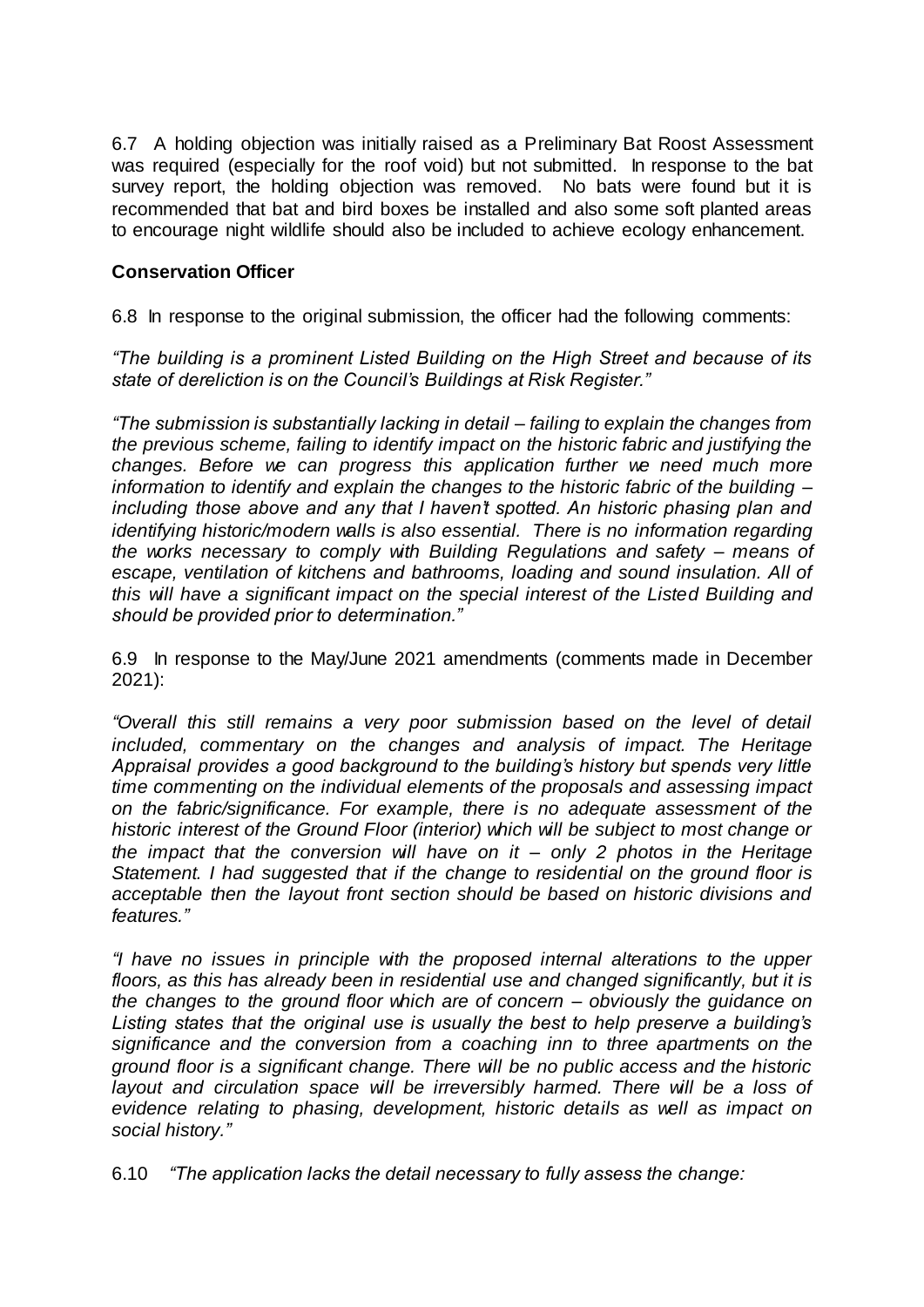- *No comments on works to comply with Building Regs – fire, acoustic separation thermal upgrading, works to make the main staircase compliant. It mentions upgrading insulation in the attic but has no details despite the area being flagged up as an area of surviving early fabric and historic features. All these matters should be a core part of an LBC application as they go to the heart of the building's significance.*
- *There are no details of new, replacement windows and doors, or how external doors are to be sealed internally when they directly access a bedroom (eg. Apt 2).*
- *No opportunity taken to improve the design of windows and doors which are currently poorly detailed.*
- *No details of services including soil pipes and ventilation ducts which will need to be routed externally.*
- *No details of repairs to replace missing/vandalised detailing.*
- *Proposals don't include the unaltered cellar or attic so what is happening to them?*
- *No details of new fire escape or whether the existing one needs replacing."*

### **SCC Schools/Education**

6.11 The number of units is below the threshold for a contribution towards schools.

### **Severn Trent Water**

6.12 No objection subject to a condition requiring details of foul and surface water drainage

### **Police Crime Prevention Design Advisor**

6.13 Advice on what security measures could be added to the development were given

### **SMDC Waste Collection Service**

6.14 Bin storage not identified with correct number of communal bins.

"Note: This development would need 4 large trade size bins for Refuse and Recycling."

### **7. OFFICER COMMENT AND PLANNING BALANCE**

#### Introduction

7.1 Paragraph 11 of the National Planning Policy Framework (NPPF, 2021) promotes a 'presumption in favour of sustainable development'. For decision takers this means:

(c) approving development proposals that accord with an up-to-date development plan without delay; or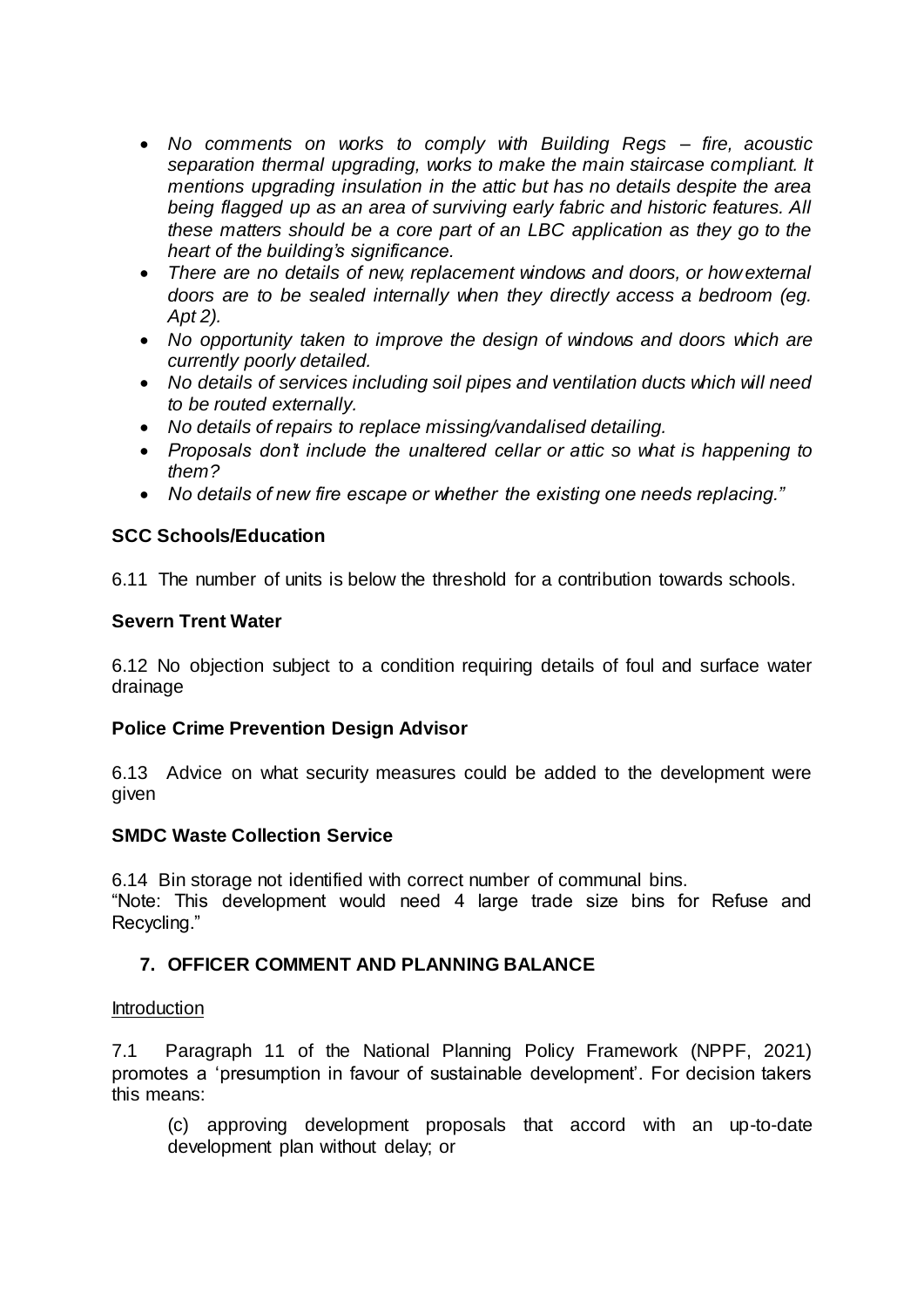(d) where there are no relevant development plan policies, or the policies which are more important for determining the application are out-of-date, granting permission, unless:

i) the application of policies in the Framework that protect areas or assets of particular importance provides a clear reason for refusing the development proposed; or

ii) any adverse impacts of doing so would significantly and demonstrably outweigh the benefits, when assessed against the policies in the Framework taken as a whole.

7.2 Paragraph 8 of the NPPF (2021) identifies three dimensions to sustainable development as being economic, social and environmental. In accordance with policies SS1 and 1a of the Staffordshire Moorlands Local Plan, the Council will expect all new development to make a positive contribution towards the sustainability of communities and to protecting, and where possible, enhancing the environment. When considering development proposals, the Council will take a positive approach that reflects the presumption in favour of sustainable development contained in the NPPF (2021).

7.3 The building comprises a Grade II Listed Building; a designated heritage asset. Designated heritage assets are listed within Footnote 7 of paragraph 11 of the NPPF (2021) and therefore the application should be approved unless *'i) the application of policies in the Framework that protect areas or assets of particular importance provides a clear reason for refusing the development proposed'*.

7.4 The main issues with the proposal are as follows:

- The principle of the development and impact on the town centre
- The impact on the historical value, character and appearance of a listed building
- The impact on the character and appearance of the Conservation Area
- The impact on the residential amenities of existing dwellings in the area and the future residents of the building
- The impact on highway safety
- The impact on the ecological value of the site

### **The principle of the development**

7.5 Planning permission was granted in 2015 for the change of use of the pub and hotel, a historical traditional "Coach Inn", into ten flats and with part of the ground floor converted into offices (ref: SMD/2014/0789). It was commented at the time that the building had been vacant "for a long period of time" and that this was of great concern to the Council as the longer the period of time the building is unoccupied, the greater the chance of further deterioration. Over 6 years on, the building remains vacant with the 2015 unimplemented and those approvals have now expired. There is therefore even greater concern about the deterioration of the building which is one of the more notable and prominent historic buildings in the High Street and within the Conservation Area and which has largely kept its façade and historic features. Ideally, the building should be renovated back into a public house,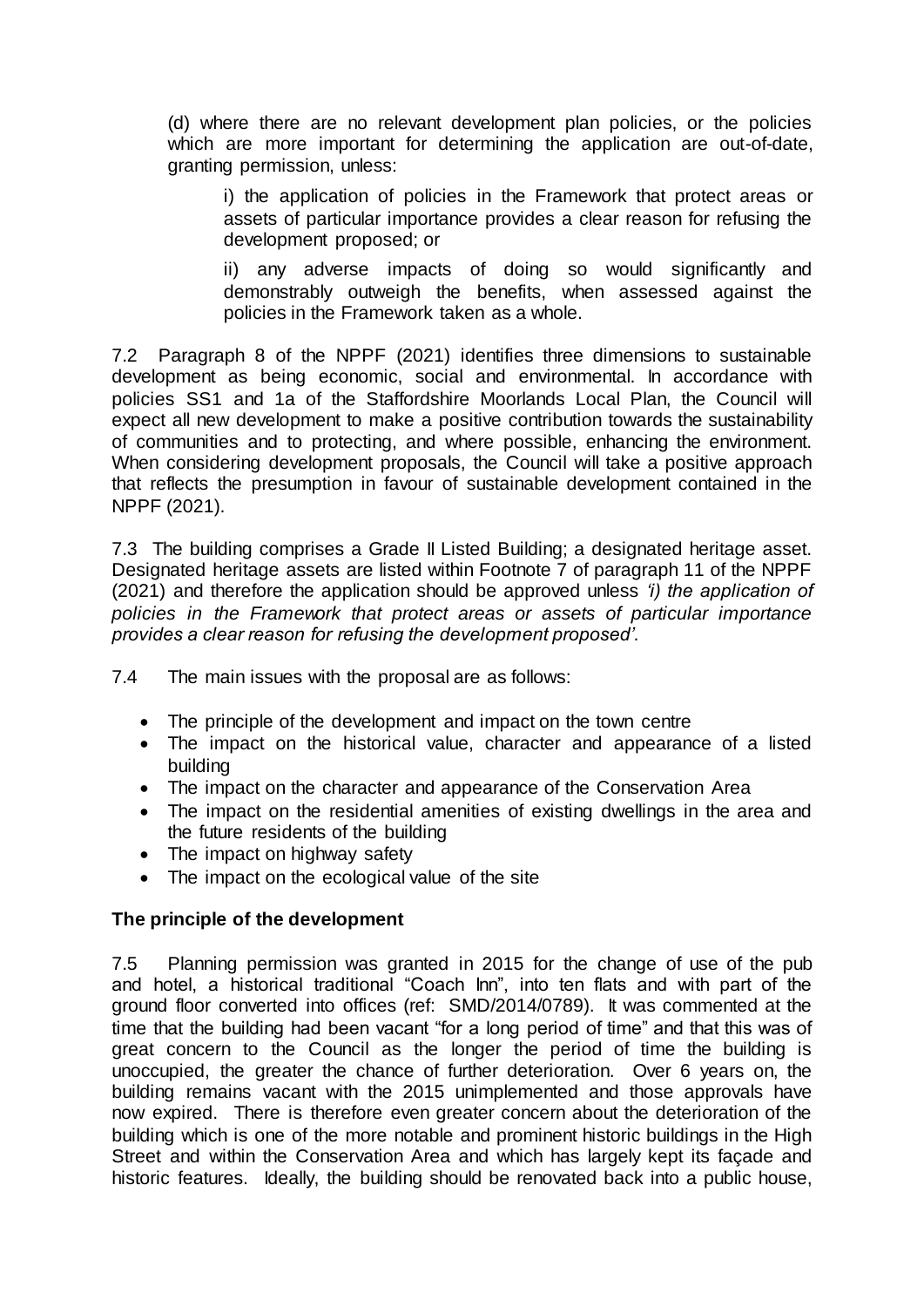hotel or inn and this would be in the best interests of its character and appearance as well as the vitality and viability of the town centre, the appeal of the town centre and which would also contribute to the local tourist industry. However, it is clear given the time the building has remained vacant that it is unlikely to return to its original use in the foreseeable future and it then becomes important to allow a new use in the interests of maintaining the building.

7.6 It is clear that a residential use for the whole building would be the most viable option. The former scheme included some office floorspace on the ground floor but this scheme has not been implemented. In terms of the impact on the High Street, the former scheme with ground floor offices would not be significantly more beneficial to the vitality of the town centre than the current 100% residential scheme. Although offices increase the numbers of people working in town centres, flats also contribute to the vitality and viability of town centres as the number of people resident in town centre increases and this would particularly benefit the night-time economy. Ideally the ground floor should be occupied by shops, food/drink uses or other commercial premises in line with planning policies and the Cheadle Town Centre Masterplan but the former use was as a bar/hotel inside a traditional coach inn and such ground floor uses would be potentially damaging to the historic façade of the building and it's historic fabric and overall character.

7.7 It is therefore considered that given the limitations of the building and in the interests of its historic character, that if it can't be returned to a hotel/pub/inn use, then a residential use would be appropriate. The upper floors were in a hotel use in any case and therefore significant changes would not be required to adapt the layout into flats. The ground floor would demand more changes due to the pub layout but at least this would not require changes to the most important elevation of the building i.e. the façade onto the High Street which is largely intact. The proposed alterations to the building are discussed further on in this report.

7.8 The site is in a very sustainable location in a town centre with good access to shops, services, workplaces and public transport and a scheme of nine flats in this location would in any case comply with Policy H1 and the locational strategy for housing set out in the Local Plan.

7.9 There is no requirement to provide any of the units as policy-compliant affordable housing i.e. social-rented, part-owned/part-shared or Starter Units/First Homes as the NPPF only requires this for schemes of 10 units or over.

7.10 The proposal would lead to the more permanent loss of a public house and hotel. However, despite there being some other recent pub closures in Cheadle, there remains other pubs and overnight accommodation options in the town and there is therefore no conflict with Policy C1 (Community Facilities) of the Local Plan.

7.11 Due to the former use as a pub, the building was made an Asset of Community Value (ACV) in April 2020 following an ACV application to the Council from the local community who want it renovated back into its original pub use. This does not prevent planning permission being granted to change the use of the building. The purpose of ACVs is to give the community the right to buy such buildings in the event of the current owner selling them. The grant of planning permission does not put an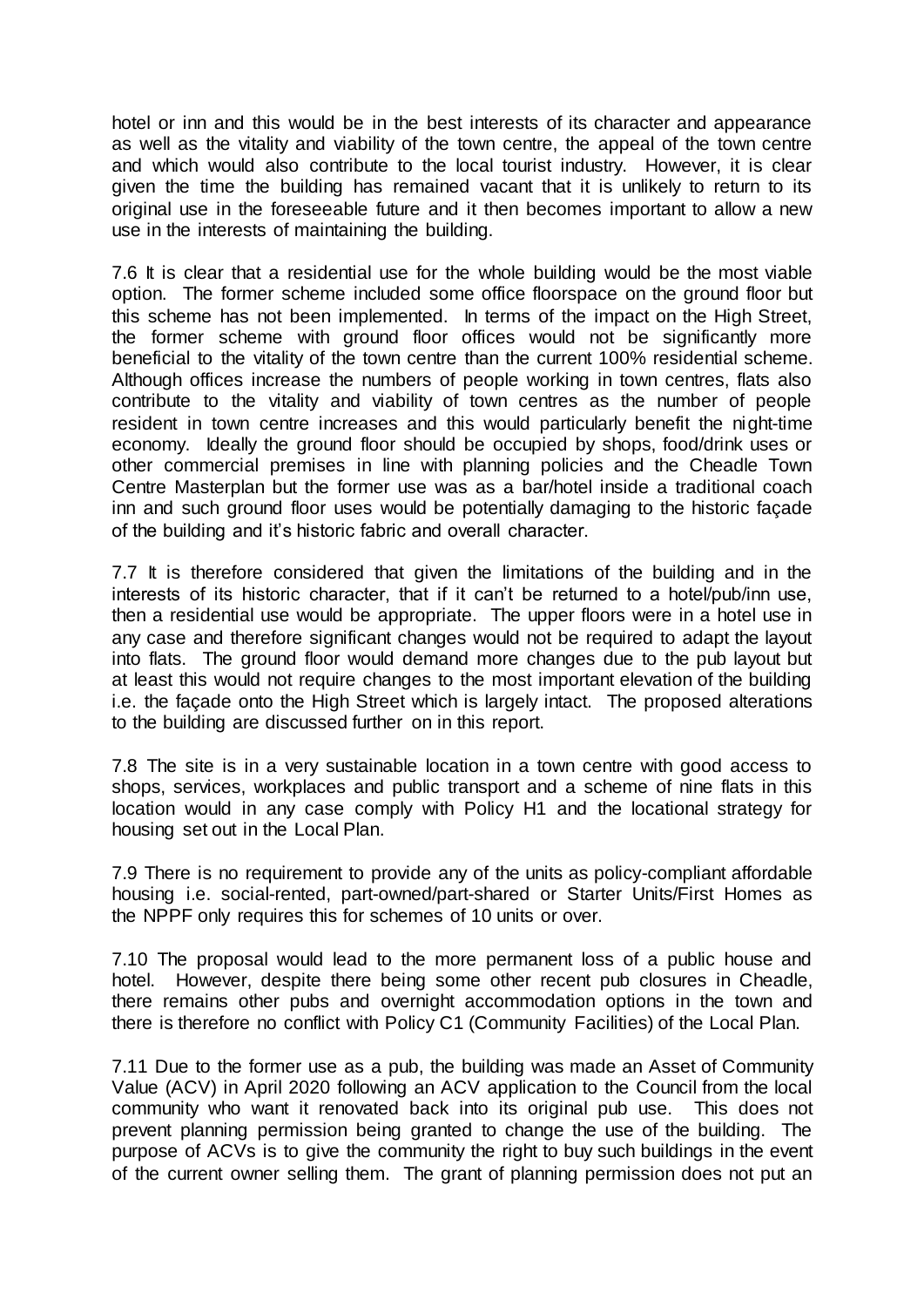obligation on the owner to carry out the approved works and change its use and the ACV status does not prevent the permission from being implemented. The ACV would allow the local community to buy it and return it to pub if the owner chose to sell instead of implementing any planning permission to change its use.

7.12 However it clear that an asset of community value is a material consideration if an application for change of use is submitted. The Policy Statement of September 2011 by Department for Communities and Local Government states:

*These provisions (an ACV) do not restrict in any way who the owner of a listed asset can sell his property to, or at what price. They do not confer a right of first refusal to community interest groups (unlike the Scottish scheme). The provisions do not place any restriction on what an owner can do with their property, once listed, if it remains in their ownership. This is because it is planning policy that determines permitted uses for particular sites. However, the fact that the site is listed may affect planning decisions. It is open to the Local Planning Authority to decide that listing an asset of community value is a material consideration if an application for change of use is submitted, considering all the circumstances of the case.*

This matter will be returned in the planning balance.

### **The impact on the character and appearance of the listed building and Conservation Area**

7.13 A number of concerns were raised by the Conservation Officer in response to the original plans and May/June amendments such as the sub-divisions within the main two front ground floor rooms of the pub, the double garage and external access to the back ground floor flat but these have largely been addressed in the latest amended plans. The only concern from the Conservation Officer listed in her consultation response which was not addressed was the change from a side window of the rear projection into a door with adjoining full height window. However, this is the proposed main entrance to the lobby area. It is not on the frontage and the opening would remain with the same width. It is also accepted that some level of harm would occur to the historical layout of the building, particularly at ground floor which was a largely open pub, but less so to the upper floors which were used as the hotel part. The reduction in units from 13 to 9 helps to maintain as much of the historic layout as possible and no significant original walls or features would be removed on any of the three floors. New dividing walls to some extent are needed in order to change the use of the building to residential but this is avoided on the two main front rooms on ground floor level where the bar and lounge areas were located. It is also accepted that any change of use of a former coach inn would result in some changes and harm including offices, as was approved previously. The most important historic features have been retained including the façade, sash-style windows and Tuscan porch on the building frontage. All new and replacement windows for all elevations would comprise white painted timber and this can be secured by way of a planning condition.

7.14 Overall, it is considered that any harm would be deemed to be "less than substantial". The NPPF in Section 16 (para 202) states the following: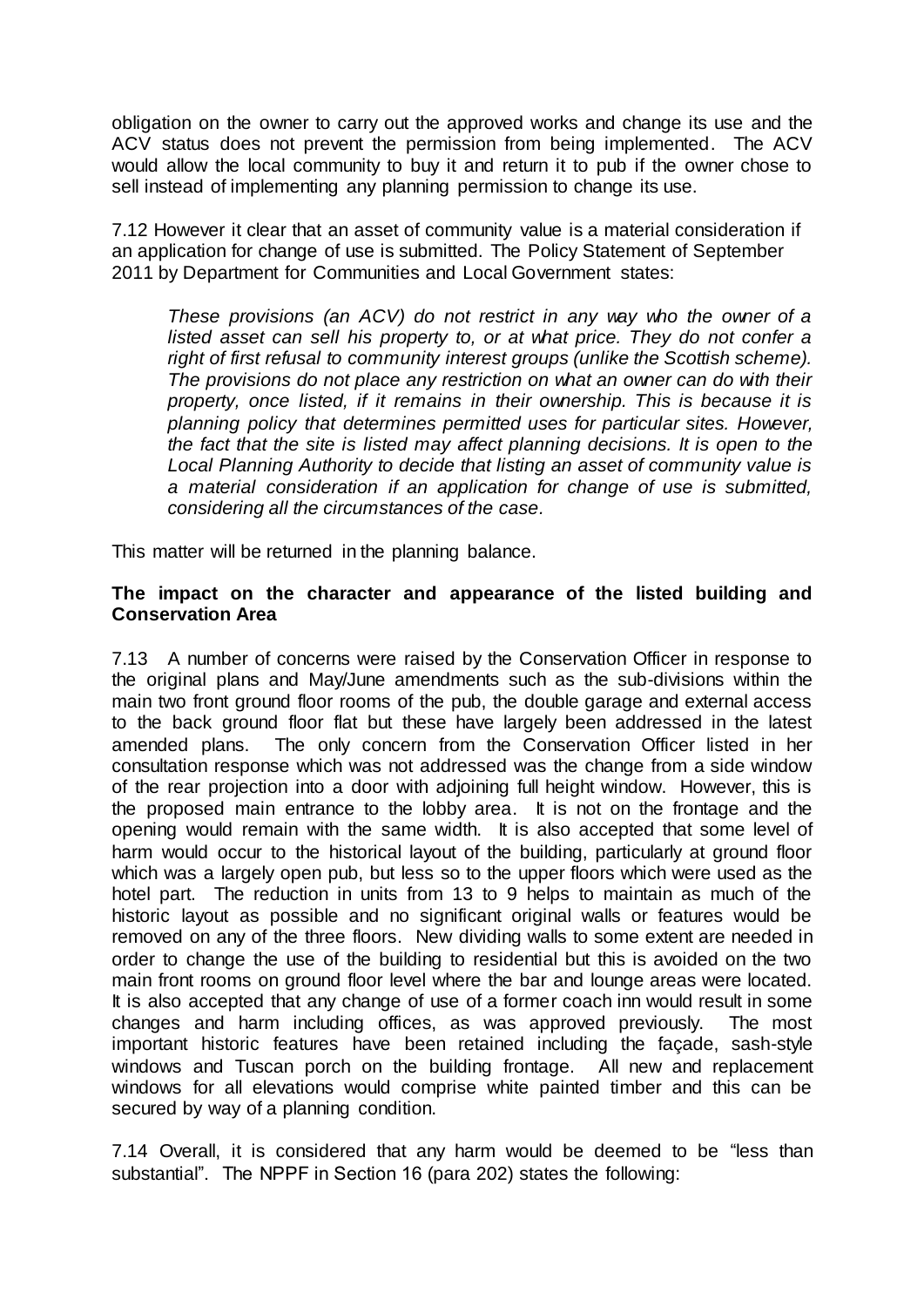*"Where a development proposal will lead to less than substantial harm to the significance of a designated heritage asset, this harm should be weighed against the public benefits of the proposal including, where appropriate, securing its optimum viable use."*

7.15 It is considered that the proposal in helping to safeguard a listed building which has been vacant in the long term and at risk from deterioration, would amount to significant public benefits which would outweigh the particular level of harm identified. The building has been placed on the at risk register and therefore, to some degree will decline further unless an alternative use can be found. A residential use of the building secures the optimum viable use to safeguard and protect the building and without leading to any significant harm and with no changes to the historic façade required.

7.16 The Conservation Officer also considered there was insufficient detail relating to a number of different works required to the building, listed above in this report in the Conservation Officer consultation response and includes specific window design, external service pipes/vents/ducts, any eaves and verge works, works required to achieve Building Regulations compliance etc. However, these matters were dealt with via planning conditions requiring further information to be approved, in determining the previous 2015 scheme and it is not unreasonable to repeat this process for this new proposal. The Conservation Officer also did not consider the Heritage Assessment to be sufficient but the one submitted was an updated version of one approved for the 2015 scheme and it would therefore be unreasonable to request an even more thorough version.

7.17 There would be no changes to the car park other than re-configuration to mark out 24 parking spaces as shown on the site plan. There is also sufficient additional hard-standing space close to the rear of the main part of the building and to the side of the rear projection (which used to contain fencing for an apparent beer garden) which can be used for other purposes such as a bin store enclosure and possible also an area of soft landscaping recommended by Staffs Wildlife Trust. All new boundaries including those for the enclosed private amenity area for one of the flats (next to the car park) would comprise matching red brick with stone coping in line with the existing site boundaries, in keeping with the Conservation Area.

7.18 Overall, only very minor harm would result to the listed building which is unavoidable to allow the least harmful residential change of use and the benefits of bringing the building back into use and prevent deterioration and afford it long-term protection would far outweigh this harm. There would be no harm to the character and appearance of the Conservation Area.

#### **The impact on residential amenity**

7.19 It is recognised there are rows of terraced housing to the sides and rear of the site and also possible flats above adjoining buildings on the High Street. The building was formerly a pub and hotel and so the residential conversion would not give rise to any noise and disturbance issues. There would also be no new windows which would overlook any residential properties.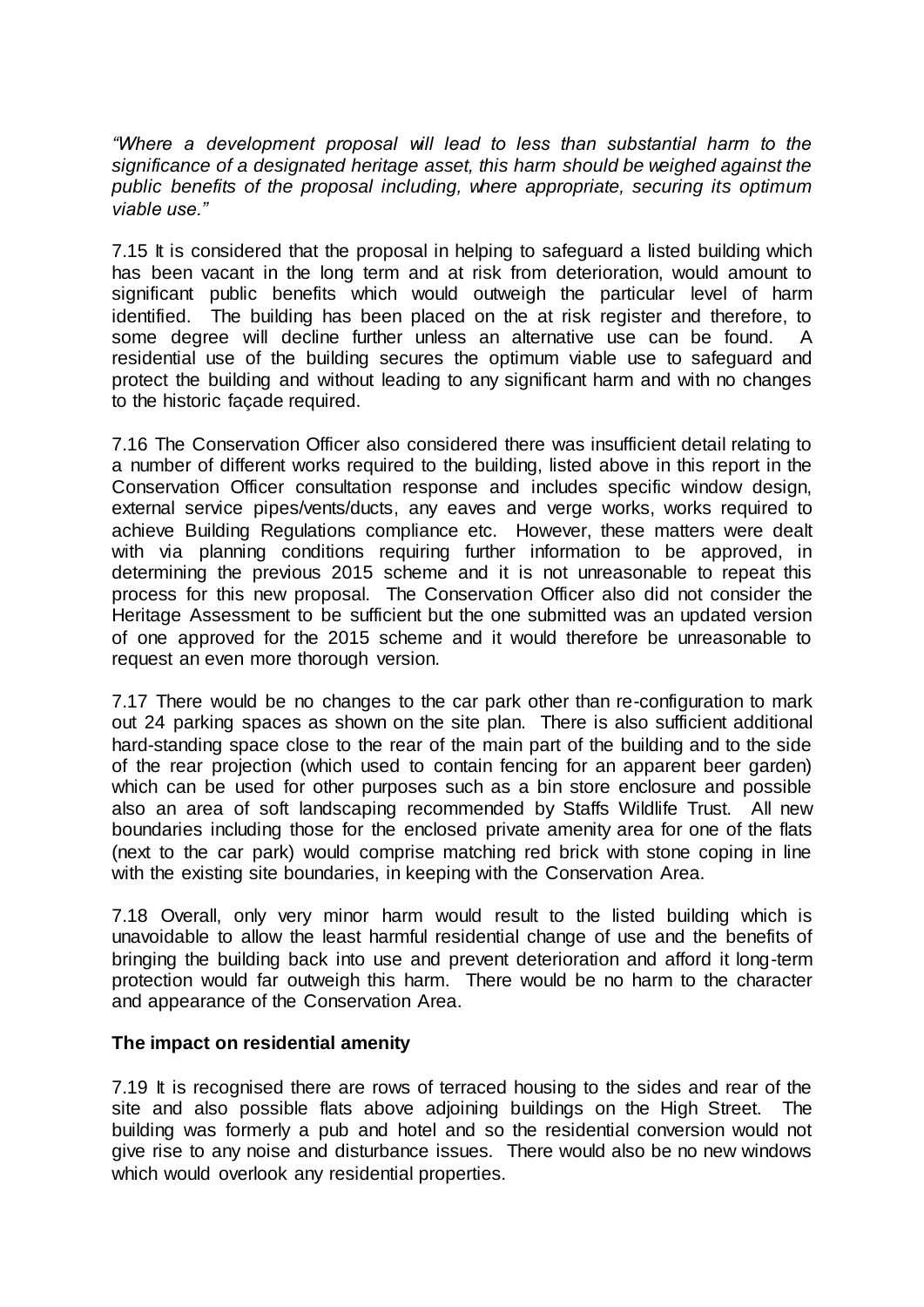7.20 With regard to the living conditions of future occupants, all but one of the proposed flats meets the space standard thresholds in the government's Nationally Described Space Standards. The smallest flat, a 1-bed unit, has 36 sq.m of floorspace which is just 1 sq.m short of the standard for single-bedroom 1-bed units. However, given that the enlargement of this flat would lead to pressure to remove original walls or features of the historic interior, it would not be reasonable to refuse the applications on this basis alone.

## **The impact on highway safety**

7.21 The local highways authority (SCC) did not consider the traffic generated by 13 flats would be significantly worse to that generated by the pub and hotel and as the scheme has been reduced to 9 flats, this would result in potentially less vehicle movements. The quality of the access into the car park is satisfactory in terms of the visibility from it up and down Bank Street. The parking provision exceeds what the Council parking standards would require for a development of nine flats based on the number of bedrooms (21 spaces) and all but one of the spaces accords with the size standards but as parking standards have been exceeded in any case, the scheme would not lead to any significant pressure to park on surrounding roads. The turning space within the car park is also to standards.

### **The impact on the ecological value of the site**

7.22 Although the site is not in a rural area, there is still potential for bats to be present or roosting in the roofspace of historic buildings even in urban areas. A survey was undertaken at the optimal time of year when bats are present but there were found to be no bats. Policy NE1 of the Local Plan and NPPF Section 15 encourage all development schemes to lead to a "Net Biodiversity Gain". This can easily be achieved in this case by installing bat and bird boxes on the building or elsewhere within the site. A condition can be added requiring this as part of details of the number and position to be submitted for approval to achieve this purpose. Staffordshire Wildlife Trust also recommend an area of soft planting to attract wildlife. However, whilst this may be desirable (and there is also some space for this between the parking spaces and back wall of the main front part of the building next to Oak Street), there are doubts as to how this would be managed/who would manage this shared space and not become overgrown and untidy). As there is no real ecological value at the site, the installation of bat and bird boxes alone would be sufficient to achieve an enhancement to the ecological value of the site.

### **Other Matters**

7.23 A number of letters of objection were received with the loss of a pub and hotel opportunity being by far the main primary concern together with the impact on the town centre and the Conservation Area also being concerns and also traffic generation. All of these matters have been taken account of in this report. One of the letters raised concerns over pressure on local services e.g. schools, doctor surgeries etc. However, it is not considered the provision of nine flats would lead to significant pressures on local facilities and SCC Education Section, consulted on the application, has also not considered a financial contribution towards schools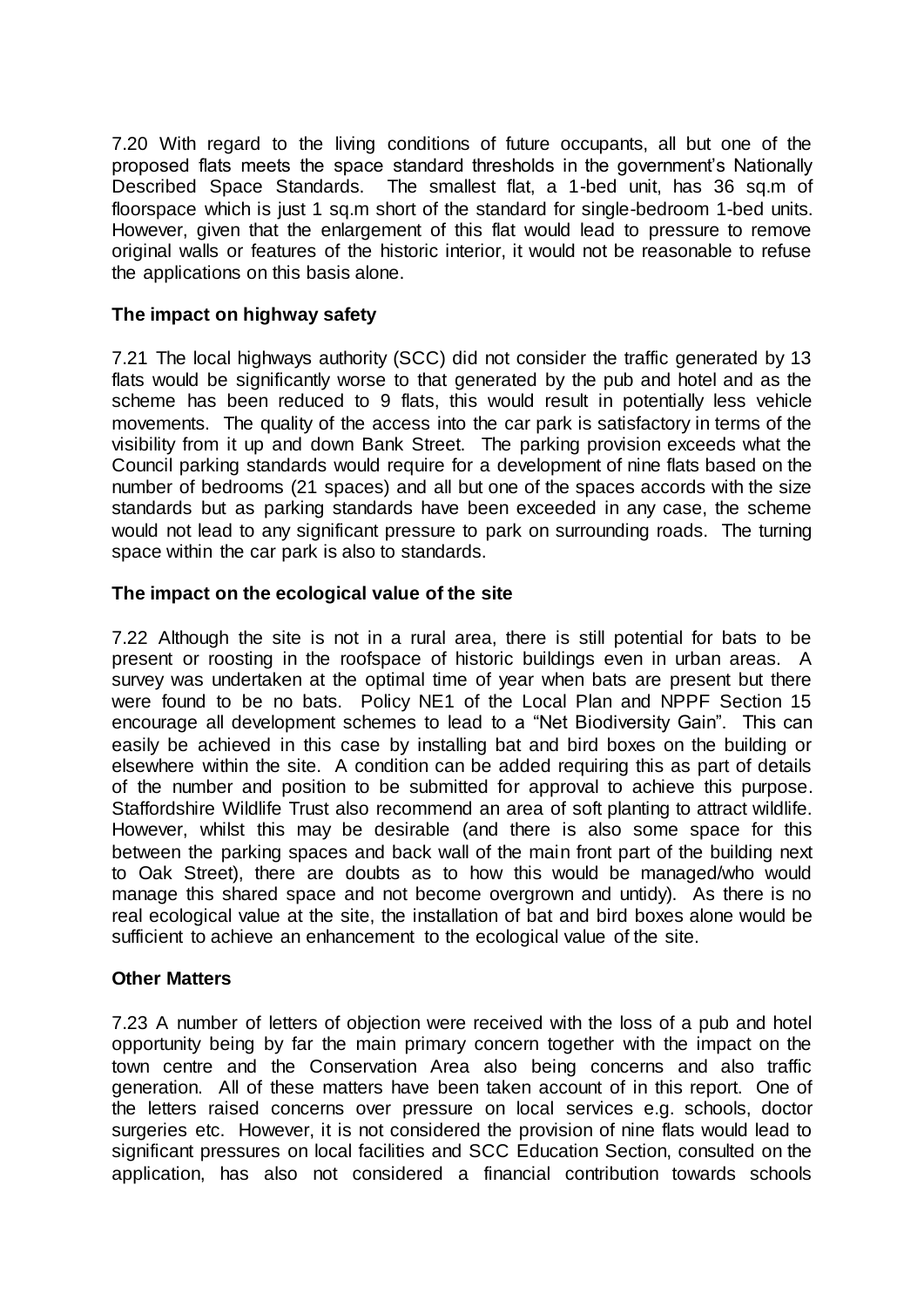improvements is required. The number of flats proposed is also below the threshold for the requirement for a contribution towards playing fields, play space and sports facilities.

7.24 The security measures given in the advice from the Staffordshire Police Crime Prevention Design Advisor can be attached to the planning permission as an informative.

### **8. Conclusion and Planning Balance**

8.1 The application site is located within the Development Boundary of Cheadle; a 'town' as identified by Local Plan policies SS2 and SS7. The application site is within a sustainable location. The proposal will result in the loss of a community facility; a former public house, however the application site lies within the town centre, where there are numerous other public houses available to meet the needs of the community.

8.2 The Grade II listed former pub and hotel has been vacant for several years and because of its state of dereliction, it is on the Council's Buildings at Risk Register. The Council therefore considers it important that the building be brought back into use in the near future to prevent further deterioration. Although ideally it should be restored to its original use, one which contributes positively to the vitality of the town centre and as a community facility, especially due to recent closures of other pubs in the town, such an opportunity has not come forward over this considerable amount of time. The change of use to residential would not only be an optimal viable re-use but would also have other benefits for the town centre in increasing its population helping to support town centre shops, businesses and other food and drink uses and would not have significantly different impact than the previous 2015 residential and part ground-floor offices uses approval which was not implemented.

8.3 Although the building is recognised as an Asset of Community Value, which is a material planning consideration, the presence of other public houses within the town centre means that its loss, is supported by Policy C1 of the Local Plan. Moreover, the building remains on the at risk register, therefore alternatives uses must be considered in order to ensure the optimum viable use of the heritage asset. In this case, the reuse of the building for alternative uses is considered to be vital in securing the future of the building and these considerations are found to outweigh its listing as an ACV.

8.4 The change of use would largely respect the historic fabric of the building and would not harm the Conservation Area. The main primary elevation, the historic frontage onto High Street would remain intact whereas other commercial changes of use such as shops would lead to pressure to alter the frontage. There is a small level of harm from the internal works required to convert it into flats on the ground floor and to create a lobby entrance at the back but original internal features would be retained. The harm identified amounts to less than substantial harm, and it is recognised that a reuse of the building for residential purposes would secure the longevity and optimum viable use of the building. This amounts to a public benefit which attracts significant weight. There are no other environmental harms identified with this scheme and the proposal would not lead to any traffic or highway safety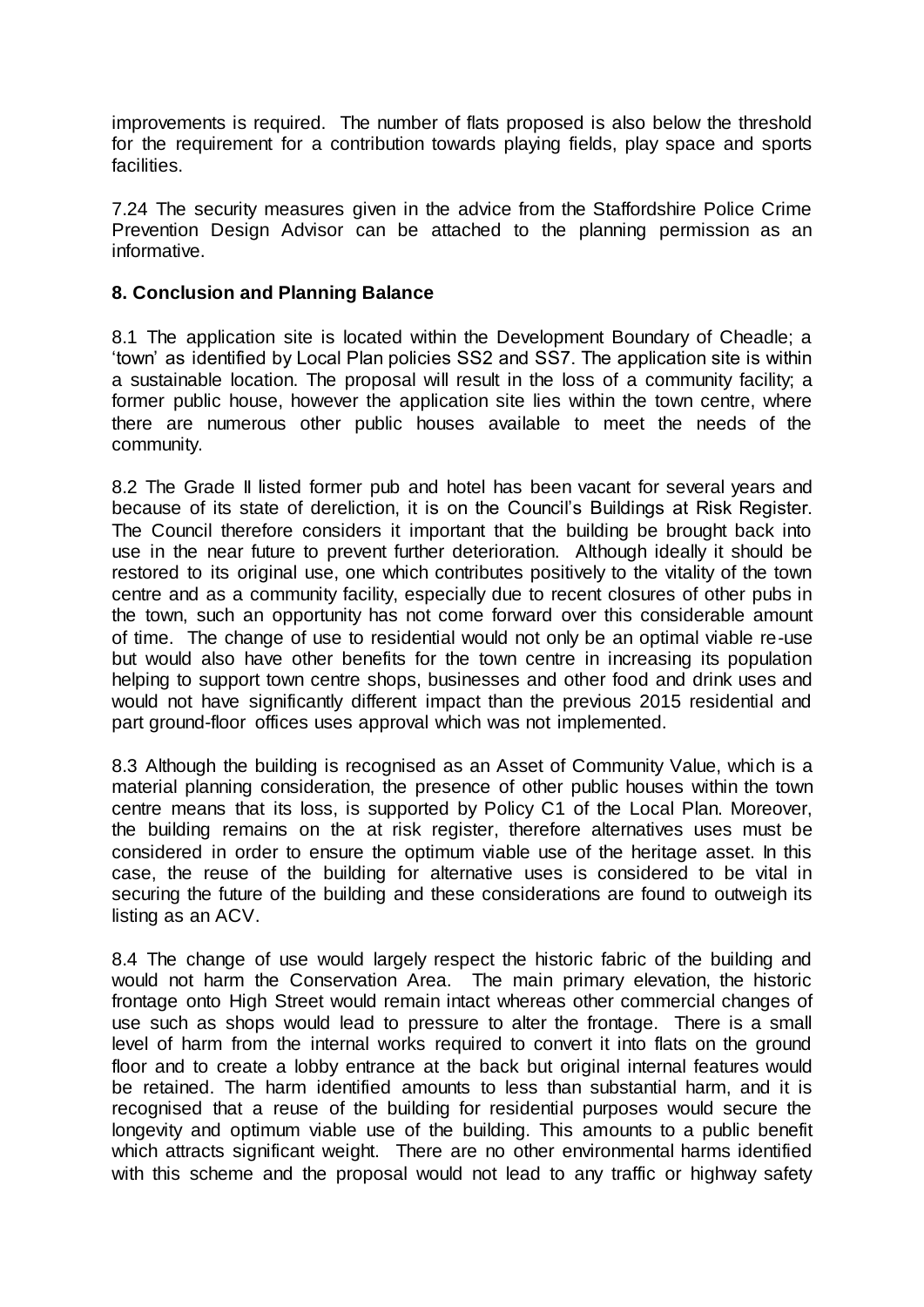issues in relation to the former use as hotel and pub. The applications therefore comply with the Council's Local Plan and the government planning guidance contained in the National Planning Policy Framework. The applications are therefore recommended for approval

# **9. RECOMMENDATION**

**A. That the planning permission and Listed Building Consent applications be APPROVED subject to the following conditions:**

**1. The development hereby permitted shall be begun before the expiration of three years from the date of this permission.**

**Reason:-**

**To comply with the provisions of Section 51 of the Town and Country Planning, Planning and Compulsory Purchase Act, 2004.**

**2. The development hereby approved shall be carried out in complete accordance with the submitted amended plans and specifications as follows:-**

**Location Plan**

**Amended Plan: 1422-PL10 Revision B Amended Plan: 1422-PL11 Revision B Amended Plan: 1422-PL12 Revision C Amended Plan: 1422-PL13 Revision B** 

**Reason:-**

**To ensure that the development is carried out in accordance with the approved plans, for clarity and the avoidance of doubt.**

**3. All new external facing and roofing materials shall match in colour, form and texture those of the existing building and there shall be no variation without the prior consent in writing of the Local Planning Authority. Reason:-**

**To ensure that the works harmonise with the existing development and to ensure that the works are in keeping with adjacent development.**

**4. Notwithstanding the approved plans, all new windows shall be constructed out of timber with a white painted finish only.**

**Reason:-**

**In the interest of the historic building**

**5. Prior to the commencement of development and notwithstanding the approved plans, full drawn details at a scale of 1:10 of all external windows, doors and joinery shall be submitted to and approved in writing by the Local Planning Authority and shall be installed in exact accordance with the approved drawings.**

**Reason:-**

**In the interest of the historic building**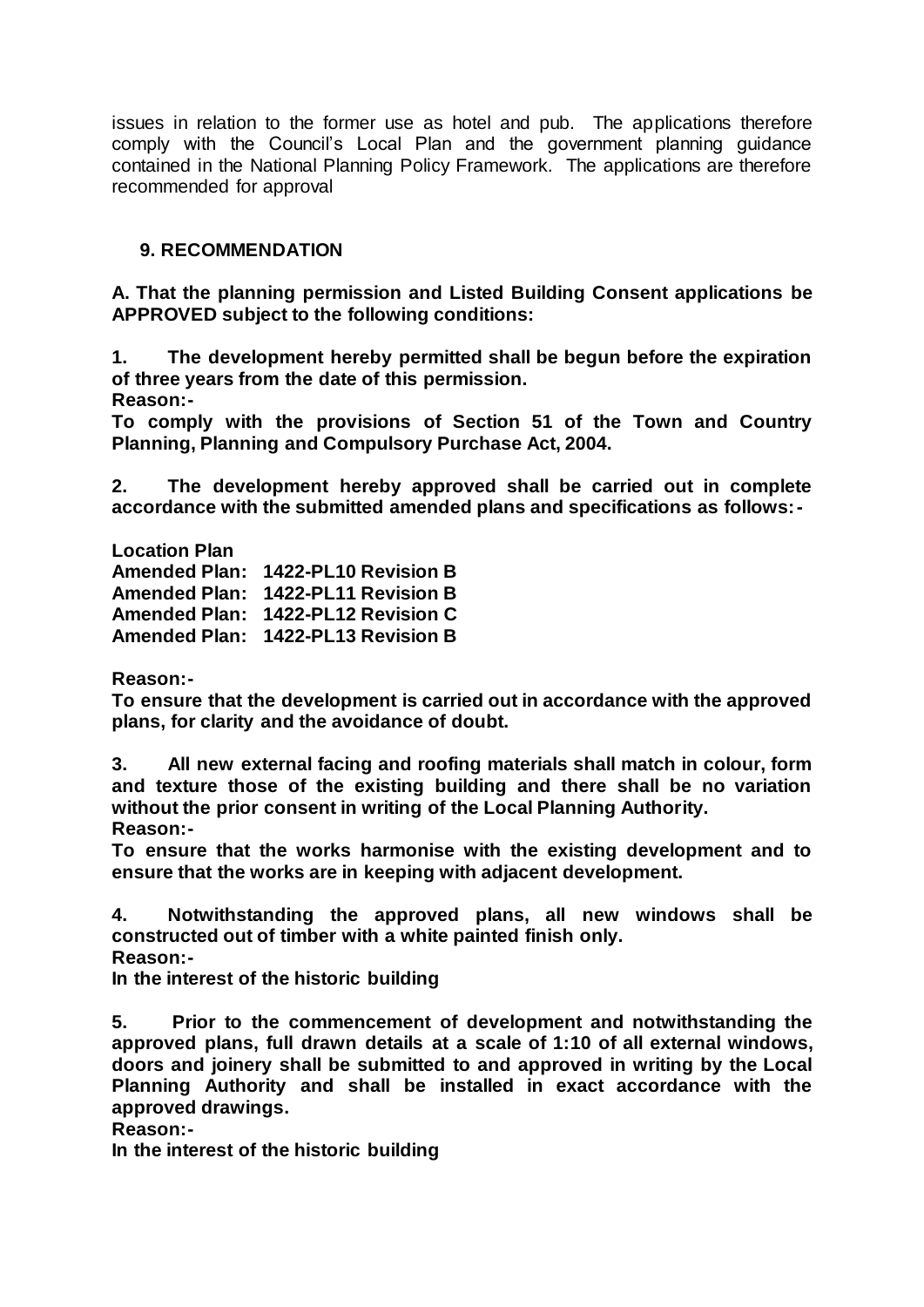**6. Prior to the commencement of development full details of works required for fire safety, sound attenuation and thermal insulation shall be submitted to and approved in writing by the Local Planning Authority and shall be installed in exact accordance with the approved details. Reason:-**

**In the interest of the historic building**

**7. Prior to the commencement of development full details of new handrails and external stairs shall be submitted to and approved in writing by the Local Planning Authority and shall be installed in exact accordance with the approved details.**

**Reason:-**

**In the interest of the historic building**

**8. Notwithstanding the approved plans the projecting external sign on the front elevation shall be retained. If any alterations are proposed to this sign, they shall be submitted to and approved in writing by the Local Planning Authority prior to the works being undertaken and undertaken in accordance with the approved plans.**

**Reason:-**

**In the interest of the historic building**

**9. Prior to the commencement of development full details of external services including soil pipes and ventilation ducts shall be submitted to and approved in writing by the Local Planning Authority and these shall be installed in exact accordance with the approved details. Reason:-**

**In the interest of the historic building**

**10. Prior to the commencement of development full details of repairs to replace missing/vandalised detailing shall be submitted to and approved in writing by the Local Planning Authority and shall be undertaken in exact accordance with the approved details.**

**Reason:-**

**In the interest of the historic building**

**11. Prior to the commencement of development, details of any works to the attic and cellar/basement shall be submitted to and approved in writing by the Local Planning Authority and shall be undertaken in exact accordance with the approved details.**

**Reason:-**

**In the interest of the historic building**

**12. Prior to the commencement of development, details of all boundary works shown on scale elevational drawings and including finishing materials shall be submitted to and approved in writing by the Local Planning Authority and shall be provided in exact accordance with the approved details before the development is first brought into use.**

**Reason:-**

**In the interest of the setting of the historic building**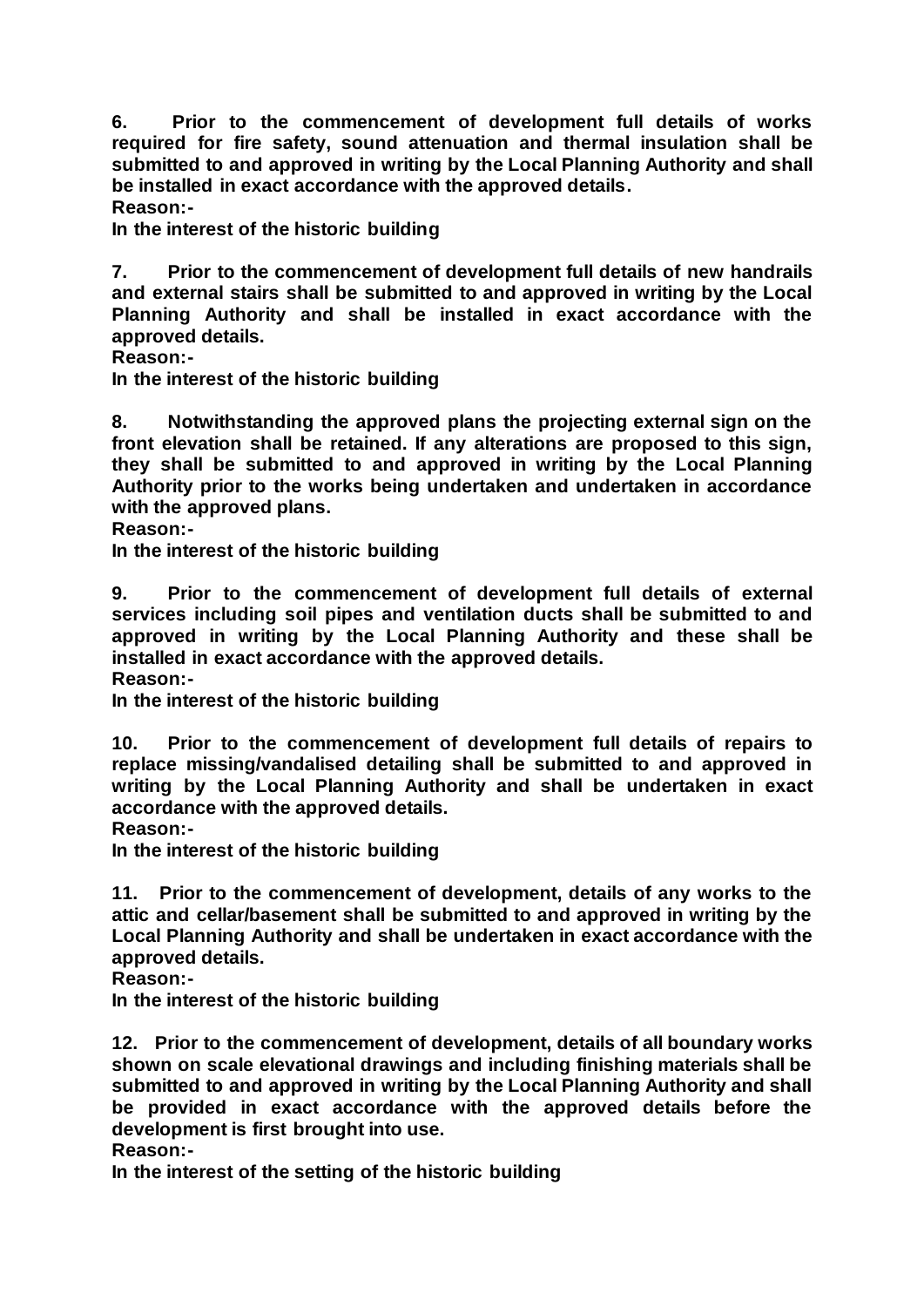**13. Before the building is brought into use, bat and bird boxes shall be installed at the site in accordance with the Absolute Ecology Report submitted with the application and in accordance with details to be submitted to and approved in writing by the local planning authority.**

**Reason:-**

**In the interests of achieving an ecological enhancement of the site in accordance with Policy NE1 of the Local Plan.** 

**14. The development hereby permitted shall not be brought into use until the access, parking, servicing and turning areas have been provided in accordance with the approved plans. The parking, turning and servicing areas shall**

**thereafter be retained for the purposes of parking, turning and servicing for the apartmentsfor the life of the development.**

**Reason:-**

**In the interest of highway safety**

**15. The access shall be ungated and remain ungated in perpetuity.**

**Reason:-**

**In the interest of highway safety.**

**16. The development hereby permitted shall not be brought into use until secure cycle parking is provided in accordance with details to be submitted to and approved in writing by the Local Planning Authority. The secure cycle parking area shall thereafter be maintained for the lifetime of the development. Reason:-**

**In the interests of encouraging the use of sustainable modes of transport.**

**17. Before the proposed development is brought into use, a bin store shall be provided in accordance with details to be submitted to and approved in**

**writing by the Local Planning Authority. The bin store shall be adjacent to, but clear of the footway to store bins on collection day clear of the footway and to avoid obstruction of the footway. The bin store area shall thereafter be retained for the lifetime of the development.**

*Reason:-*

**In the interests of highway safety and to protect the local amenities from unsightly waste, prevention of pest infestation and offensive smells from putrescible materials.**

**18. The development hereby permitted shall not commence until drainage plans for the disposal of surface water and foul sewerage have been submitted to and approved by the Local Planning Authority. The scheme shall be implemented in accordance with the approved details before the development is first brought into use.** 

**Reason:-**

**To ensure that the development is provided with a satisfactory means of drainage as well as to reduce the risk of creating or exacerbating a flooding problem and to minimise the risk of pollution**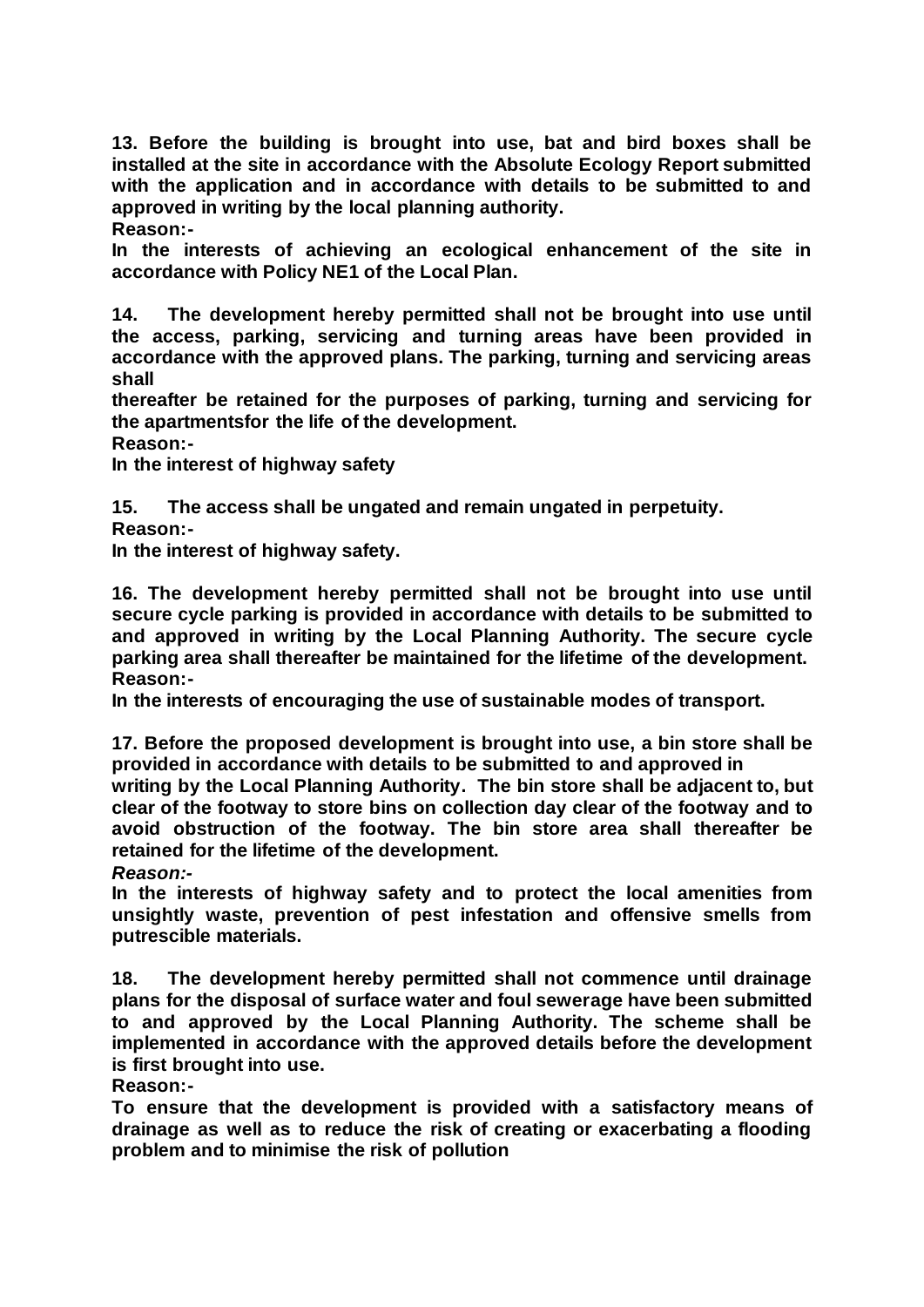**19. All construction works and deliveries shall take place between the following hours:** 

- **08:00 - 18:00 hours (Monday to Friday);**
- **08:00 - 13:00 hours (Saturday)**
- **No working is permitted on Sundays or Bank Holidays.**

**Reason:-**

**To avoid the risk of disturbance to neighbouring dwellings from noise during unsocial hours.**

**20. No development, including demolition works, hereby permitted shall take place until a Construction and Environmental Method Statement has been submitted to and approved in writing by the Local Planning Authority. The Construction Method statement shall include the following details:-**

- **I. A scheme to minimise dust emissions arising from demolition/construction activities on the site. The scheme shall include details of all dust suppression measures and the methods to monitor emissions of dust arising from the development.**
- **II. Details of wheel washing facilities. All demolition/construction vehicles shall have their wheels cleaned before leaving the site;**
- **III. a scheme for recycling/disposal of waste resulting from the demolition/construction works;**
- **IV. the responsible person (e.g. site manager / office) who could be contacted in the event of complaint;**

**Once approved, all relevant activities on the site should be carried out in accordance with Construction and Environmental Method Statement throughout the course of the development. Any alteration to this Plan shall be approved in writing by the Local Planning Authority prior to commencement of the alteration.** 

**Reason:-**

**To protect the amenities of the area from dust**

**21. In the event that contamination is found at any time when carrying out the approved development it must be reported in writing immediately to the Local Planning Authority. Development should not commence further until an initial investigation and risk assessment has been completed in accordance with a scheme to be agreed by the Local Planning Authority to assess the nature and extent of any contamination on the site. If the initial site risk assessment indicates that potential risks exists to any identified receptors, development shall not commence until a detailed remediation scheme to bring the site to a condition suitable for the intended use by removing unacceptable risks to human health, buildings and other property, and the natural and historical environment has been prepared, and is subject to the approval in writing of the local planning authority. Following completion of measures identified in the approved remediation scheme and prior to bringing the development into first use, a verification report that demonstrates the effectiveness of the remediation carried out must be produced, and is subject to the approval in writing of the Local Planning Authority. Reason:-**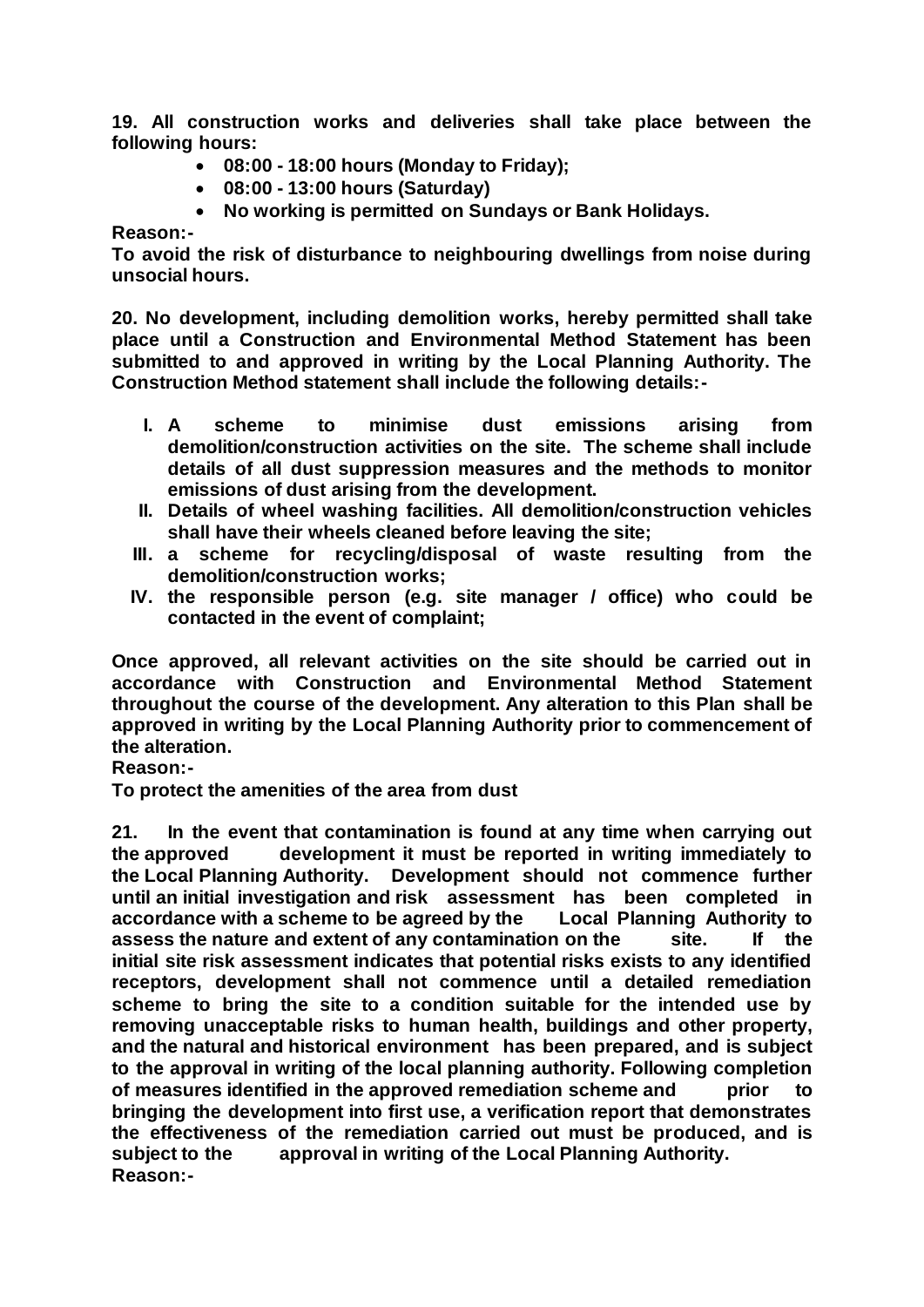**To ensure that the proposed development meets the requirements of the National Planning Policy Framework in that all potential risks to human health, controlled waters and wider environment are known and where necessary dealt with via remediation and or management of those risks.**

**22. Any waste material associated with the demolition or construction shall not be burnt on site but shall be kept securely for removal to prevent escape into the environment.**

**Reason:-**

*To protect the amenities of the area.*

**23. Development shall not commence until a site specific scheme for protecting the proposed residential units from external noise, has been submitted to and approved in writing by the Local Planning Authority. The submitted scheme shall have due regard to the British Standard BS8233:2014 Guidance on Sound Insulation for Buildings and be designed to achieve noise levels of less than 30db Laeq in bedrooms (23:00 to 07:00) 35 dB LAeq in bedrooms (07:00 to 23:00), less than 40 dBLAeq in living areas (07:00 to 23:00). A report shall be produced containing all raw data and showing how calculations have been made. A copy of such report shall be submitted to the Local Planning Authority for its approval. Any measures recommended in the report shall be undertaken before the development hereby approved is brought into use.**

**Reason:-**

**To protect the amenity of future occupiers.**

**24. The artificial lighting incorporated into this site in connection to this application shall not increase the pre-existing illuminance at the adjoining light sensitive locations when the light (s) is (are) in operation. Details of all artificial lighting to be installed under this permission should be submitted to and approved by the Local Planning Authority prior to development commencing and shall be installed in accordance with the approved details. Reason:-**

**To protect the local amenities of the local residents by reason of excess of illuminance.**

**25. No development shall be commenced until a scheme for the provision of electric vehicle charging points has been submitted to and agreed in writing by the Local Planning Authority. No property shall be occupied until any approved electric vehicle charging infrastructure associated with that dwelling has been installed in accordance with the approved details. Reason:-**

**To promote the use of low emission vehicles and help mitigate the impact of any additional vehicles on local air pollution**

**B. In the event of any changes being needed to the wording of the Committee's decision (such as to delete, vary or add conditions/in formatives/planning obligations or reasons for approval/refusal) prior to the decision being issued,**